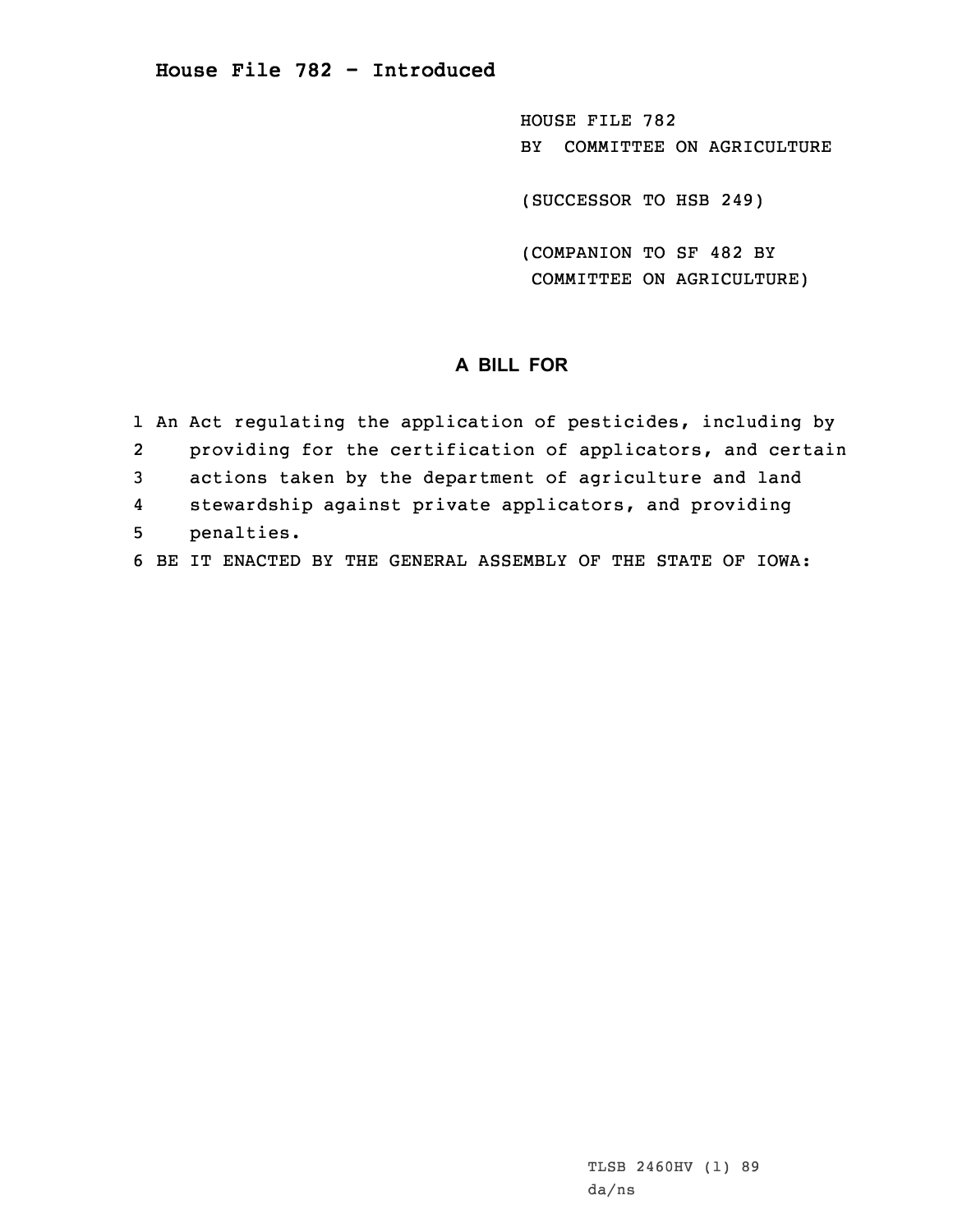1 Section 1. Section 206.5, subsection 6, Code 2021, is 2 amended to read as follows:

 6. An employee of <sup>a</sup> food processing and distribution establishment is exempt from the certification requirements of this [section](https://www.legis.iowa.gov/docs/code/2021/206.5.pdf) provided that at least one person holding <sup>a</sup> supervisory position is certified and provided that the employer provides <sup>a</sup> program, approved by the department, for training, testing, and certification of personnel who apply, as an incidental part of their duties, any pesticide on property owned or rented by the employer. However, an employee exempt from the certification requirements of this section shall not apply restricted use pesticides. The secretary shall 13 adopt rules to administer the provisions of this paragraph subsection.

15 Sec. 2. Section 206.19, subsection 5, Code 2021, is amended 16 to read as follows:

17 5. *a.* Establish, assess, and collect civil penalties for 18 violations a violation of a provision in this chapter or a rule 19 adopted pursuant to this chapter by a commercial applicators 20 applicator or private applicator. In determining the amount 21 of <del>the</del> a civil penalty to be assessed for a violation, the 22 department shall consider all of the following factors: 23 (1) The willfulness of the violation.

24 (2) The actual or potential danger of injury to the public 25 health or safety, or damage to the environment caused by the 26 violation.

27 (3) The actual or potential cost of the injury or damage 28 caused by the violation to the public health or safety, or to 29 the environment.

30 (4) The actual or potential cost incurred by the department 31 in enforcing this [chapter](https://www.legis.iowa.gov/docs/code/2021/206.pdf) and rules adopted pursuant to this 32 chapter against the violator.

33 (5) The remedial action required of the violator.

<sup>34</sup> (6) The violator's previous history of complying with 35 orders or decisions of the department.

-1-

LSB 2460HV (1) 89  $da/ns$  1/6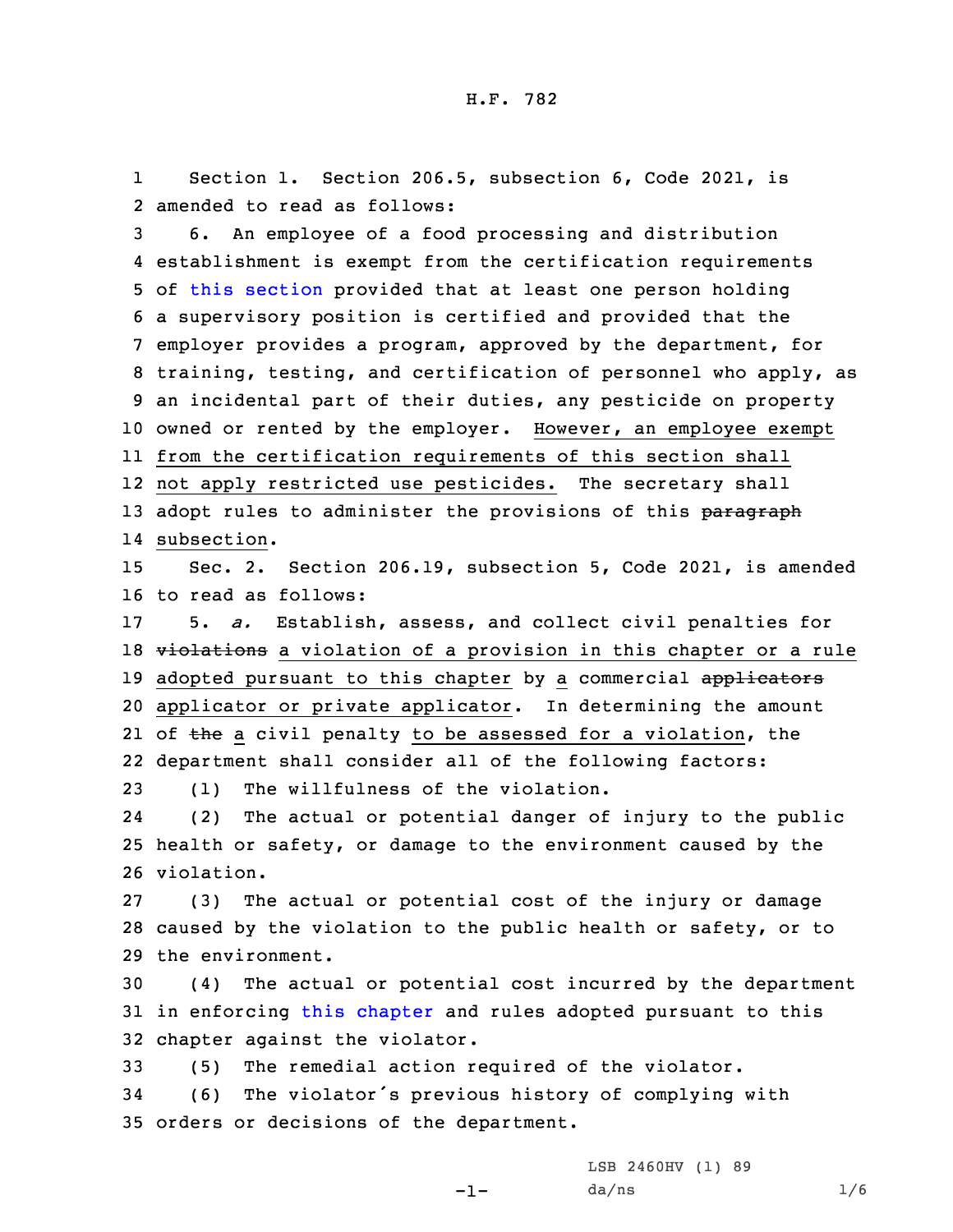1 *b.* The amount of the civil penalty that may be assessed 2 for each violation committed by <sup>a</sup> commercial applicator or 3 private applicator shall not exceed five hundred dollars for 4 each offense.

5 Sec. 3. NEW SECTION. **206.23B Private pesticide applicator** 6 **peer review panel.**

 1. The department shall establish <sup>a</sup> private pesticide applicator peer review panel to assist the department in assessing or collecting <sup>a</sup> civil penalty pursuant to section 206.19. The secretary shall appoint five members, including three certified private applicators and two members of the public who have not been licensed or certified under this chapter. The appointments shall be made on <sup>a</sup> geographically balanced basis.

 2. *a.* The members appointed pursuant to this [section](https://www.legis.iowa.gov/docs/code/2021/206.23A.pdf) shall serve four-year terms beginning and ending as provided in [section](https://www.legis.iowa.gov/docs/code/2021/69.19.pdf) 69.19. However, the secretary shall appoint initial members to serve for less than four years to ensure that members serve staggered terms. <sup>A</sup> member is eligible for reappointment. <sup>A</sup> vacancy on the panel shall be filled for the unexpired portion of the regular term in the same manner as regular appointments are made.

 *b.* The panel shall elect <sup>a</sup> chairperson who shall serve for <sup>a</sup> term of one year. The panel shall meet on <sup>a</sup> regular basis and at the call of the chairperson or upon the written request to the chairperson of two or more members. Three voting members constitute <sup>a</sup> quorum and the affirmative vote of <sup>a</sup> majority of the members present is necessary for any substantive action to be taken by the panel. The majority shall not include any member who has <sup>a</sup> conflict of interest and <sup>a</sup> statement by <sup>a</sup> member that the member has <sup>a</sup> conflict of interest is conclusive for this purpose. <sup>A</sup> vacancy in the membership does not impair the duties of the panel.

34 *c.* Notwithstanding [section](https://www.legis.iowa.gov/docs/code/2021/7E.6.pdf) 7E.6, the members shall only 35 receive reimbursement for actual expenses for performance of

 $-2-$ 

LSB 2460HV (1) 89  $da/ns$  2/6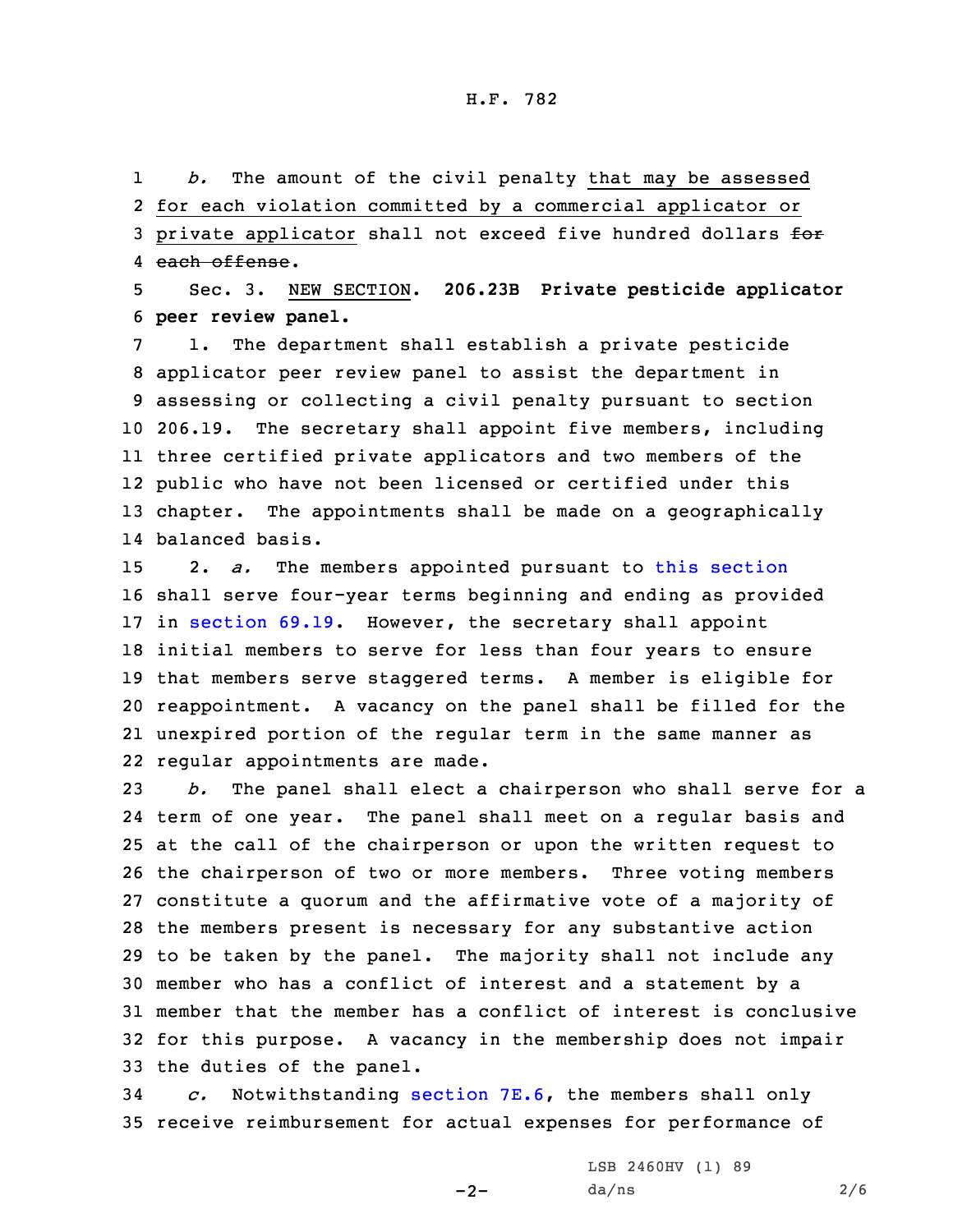1 their official duties, as provided by the department.

2 *d.* The panel shall be staffed by the department. 3. The panel shall make recommendations to the department regarding the establishment of civil penalties and procedures to assess and collect penalties, as provided in [section](https://www.legis.iowa.gov/docs/code/2021/206.19.pdf) 206.19. The panel may propose <sup>a</sup> schedule of penalties for minor and serious violations. The department may adopt rules based on the recommendations of the panel as approved by the secretary. 4. The panel shall review cases of persons required to be certified as private applicators who are subject to civil penalties as provided in [section](https://www.legis.iowa.gov/docs/code/2021/206.19.pdf) 206.19 according to rules adopted by the department. <sup>A</sup> review shall be performed upon request by the secretary or the person subject to the civil penalty. The panel may establish procedures for the review and establish <sup>a</sup> system of prioritizing cases for review, consistent with rules adopted by the department. The rules may exclude review of minor violations. The review may also include the manner of assessing and collecting the civil penalty. The findings and recommendations of the panel shall be included in <sup>a</sup> response delivered to the department and the person subject to the penalty. The response may include <sup>a</sup> recommendation that <sup>a</sup> proposed civil penalty be modified or suspended, that an alternative method of collection be instituted, or that conditions be placed upon the certification of <sup>a</sup> private applicator.

 5. The department shall adopt rules establishing <sup>a</sup> period for the review and response by the panel which must be completed prior to <sup>a</sup> contested case hearing under [chapter](https://www.legis.iowa.gov/docs/code/2021/17A.pdf) 17A. <sup>A</sup> hearing shall not be delayed after the required period for review and response, except as provided in [chapter](https://www.legis.iowa.gov/docs/code/2021/17A.pdf) 17A.

 6. This [section](https://www.legis.iowa.gov/docs/code/2021/206.23A.pdf) does not apply to <sup>a</sup> certification revocation proceeding under section 206.11. This [section](https://www.legis.iowa.gov/docs/code/2021/206.23A.pdf) does not require the department to delay the prosecution of <sup>a</sup> case if immediate action is necessary to reduce the risk of harm to the environment or public health or safety. This [section](https://www.legis.iowa.gov/docs/code/2021/206.23A.pdf) also

 $-3-$ 

LSB 2460HV (1) 89  $da/ns$  3/6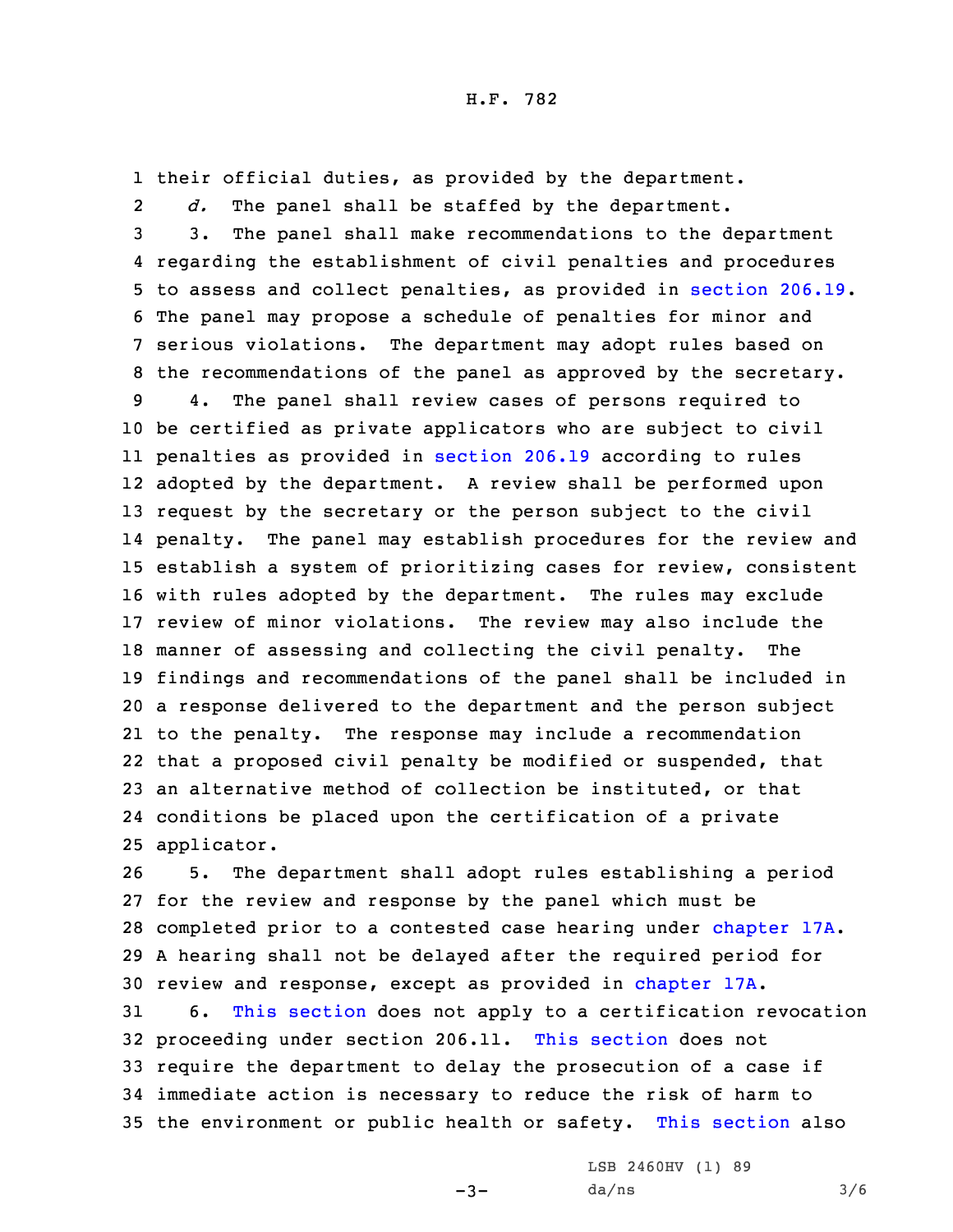H.F. 782

 does not require <sup>a</sup> review or response if the department refers <sup>a</sup> violation of this [chapter](https://www.legis.iowa.gov/docs/code/2021/206.pdf) for criminal prosecution, or for an action involving <sup>a</sup> "stop sale, use, or removal" order issued pursuant to [section](https://www.legis.iowa.gov/docs/code/2021/206.16.pdf) 206.16. The department shall consider any available response by the panel, but is not required to change findings of an investigation, <sup>a</sup> penalty sought to be assessed, or <sup>a</sup> manner of collection.

 7. An available response by the panel may be used as evidence in an administrative hearing, or <sup>a</sup> civil or criminal case, except to the extent that information is considered confidential including as provided in [section](https://www.legis.iowa.gov/docs/code/2021/22.7.pdf) 22.7. 12

## EXPLANATION

13 **The inclusion of this explanation does not constitute agreement with** 14**the explanation's substance by the members of the general assembly.**

 GENERAL. This bill amends provisions in the "Pesticide Act of Iowa" (Code chapter 206), regulating the use of pesticides by certain persons referred to as applicators. <sup>A</sup> pesticide includes <sup>a</sup> substance that prevents, destroys, repels, or mitigates any insect, animal, nematode, fungi, weed, or virus (Code section 206.2(21)). <sup>A</sup> commercial or public applicator cannot apply any pesticide, and <sup>a</sup> private applicator cannot apply <sup>a</sup> restricted use pesticide without being certified by the department of agriculture and land stewardship (DALS) (Code section 206.5(1)). <sup>A</sup> restricted use pesticide is subject to more stringent regulations, and certification standards must account for the application of such pesticides (Code section 206.7). The designation of <sup>a</sup> pesticide as belonging to the class of restricted use pesticides is determined by DALS (Code section 206.20) and is generally based on determinations of the United States environmental protection agency (40 C.F.R. §152.175). <sup>A</sup> person is required to be certified as <sup>a</sup> private applicator if the person applies or supervises the application of <sup>a</sup> restricted use pesticide on property owned or leased by the person (Code section 206.2(6)). <sup>A</sup> commercial, private, or public applicator must complete an educational program (Code

 $-4-$ 

LSB 2460HV (1) 89  $da/ns$  4/6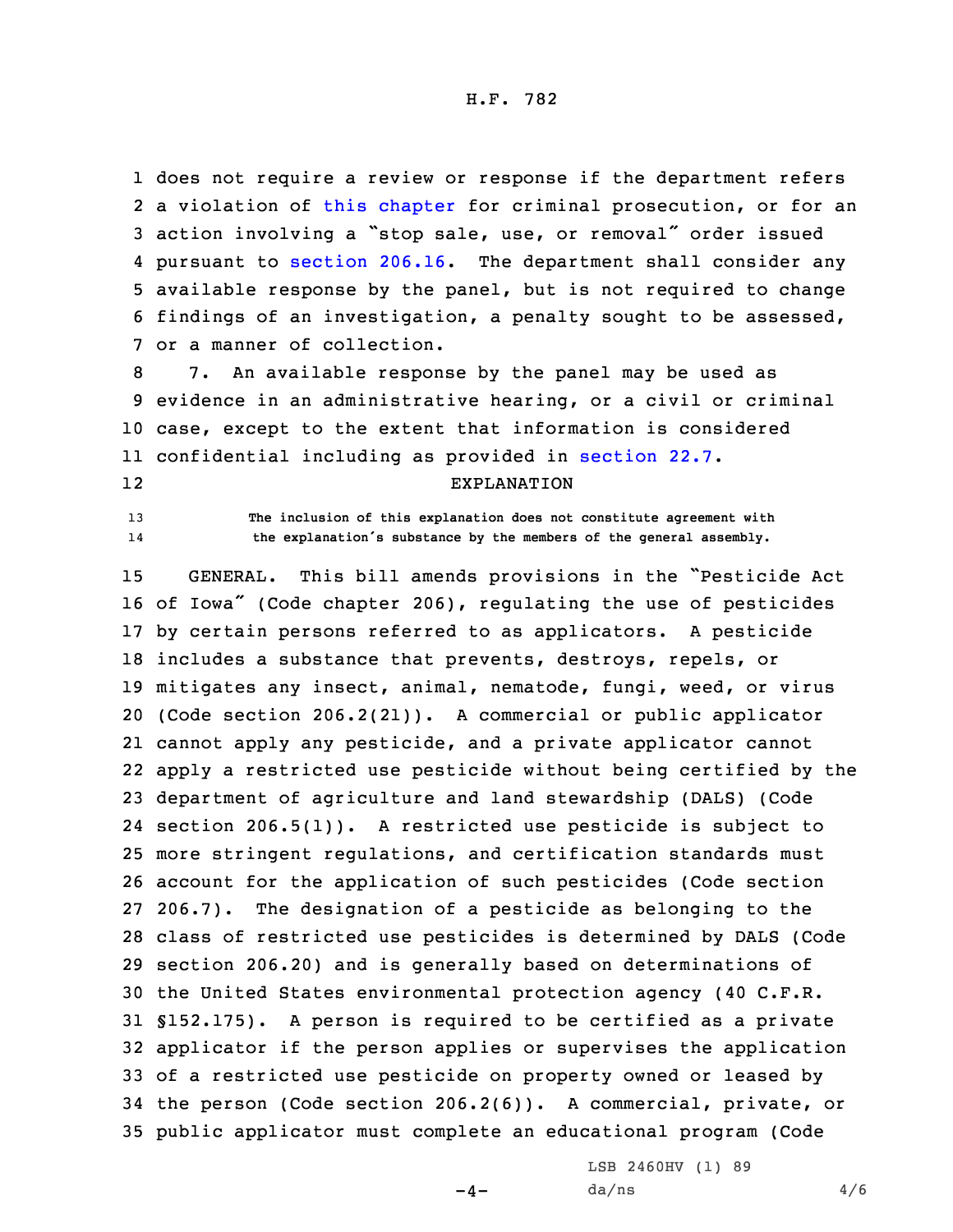1 section 206.5). In addition, certain persons must be licensed, 2 including commercial applicators (Code section 206.6) and 3 dealers (Code section 206.8).

4 EMPLOYEE OF A FOOD PROCESSING AND DISTRIBUTION ESTABLISHMENT. An employee of <sup>a</sup> food processing and distribution establishment may act as an applicator without being certified so long as another person holding <sup>a</sup> supervisory position over the employee is certified. The bill provides that the exception does not apply to an employee who applies <sup>a</sup> restricted use pesticide (amended Code section 206.5(6)). 11 CIVIL PENALTIES. DALS may impose <sup>a</sup> civil penalty for <sup>a</sup> violation of the Code chapter by <sup>a</sup> commercial applicator and the bill provides that <sup>a</sup> private applicator is subject to the same civil penalty (amended Code section 206.19(5)). An assessment of the civil penalty is based upon <sup>a</sup> number of factors relating to the intent of the violator, the extent that the violation poses <sup>a</sup> danger to the public, the cost of the injury or damage caused by the violation, remedial action required of the violator, and the violator's previous history. The amount of the penalty cannot exceed \$500 for each offense. Generally, <sup>a</sup> person who violates <sup>a</sup> provision in Code chapter 206 commits <sup>a</sup> serious misdemeanor (Code section 206.22). <sup>A</sup> serious misdemeanor is punishable by confinement for no more than one year and <sup>a</sup> fine of at least \$430 but not more than 25 \$2,560.

 PRIVATE PESTICIDE APPLICATOR PEER REVIEW PANEL. The bill creates <sup>a</sup> private pesticide applicator peer review panel composed of five persons appointed by the secretary of agriculture (new Code section 206.23B). Three of the persons must be certified public applicators and two of the persons must be members of the public who have not been certified or licensed under the Code chapter. Otherwise, the panel closely resembles the existing commercial pesticide applicator peer review panel (Code section 206.23A). The new panel must make recommendations to DALS regarding the establishment of

 $-5-$ 

LSB 2460HV (1) 89  $da/ns$  5/6